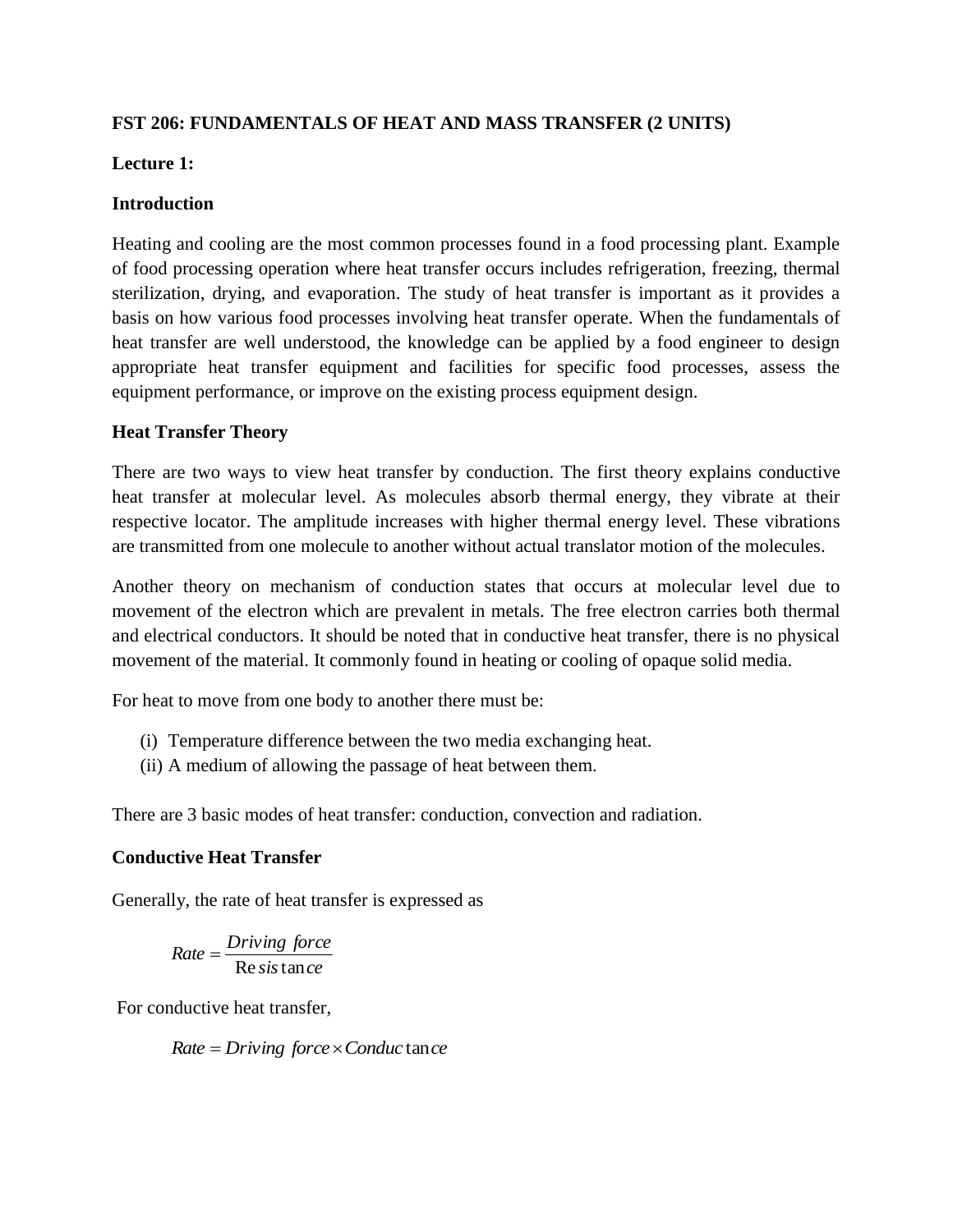i.e. 
$$
\frac{dQ}{dt} = \left[\frac{dT}{dx}\right] \cdot [kA]
$$

*dt dQ* is often simply denoted as *q*

Therefore, by introducing the negative sign which indicates the flow of heat against temperature gradient

$$
q = -k \cdot A \cdot \frac{dT}{dx} \quad \text{or}
$$
\n
$$
\frac{q}{A} = -k \cdot \frac{dT}{dx} \qquad (1)
$$
\n
$$
\frac{dT}{dx} \text{ Is the thermal gradient (°C/m)}
$$
\n
$$
\frac{q}{dx} \text{ is the heat flux (W/m2) across the solid surface}
$$



Equation (1) above is also known as Fourier's law of heat conduction. The sign in the eqn (1) indicates that flow from higher temperature region to lower temperature thus satisfying the  $2<sup>nd</sup>$ law of Thermodynamics. This eqn is applicable when steady state conduction is governing the heat transfer process.

#### **Example 1**

*A*

One face of a stainless steel plate 1cm thick is maintained at  $50^{\circ}$ C while the offer is at  $20^{\circ}$ C. Assuming steady state conductions, calculate the rate of flux through the plate. The thermal conductivity of stainless steel is  $17 \text{ W/m}^{\circ}$ C.

Thickness of plate  $= 1.5$  cm  $= 0.015$  m

$$
dT = T_2 - T_1 = (20-50) °C = -30 °C
$$

$$
dX = 0.015 - 0 = 0.015m
$$

$$
k = 17 \text{ w/m}^0\text{c}
$$

Heat flux 
$$
\frac{q}{A} = -k \cdot \frac{dT}{dx} = -17 \times (-30)/0.015 = 34,000 \text{ W}
$$

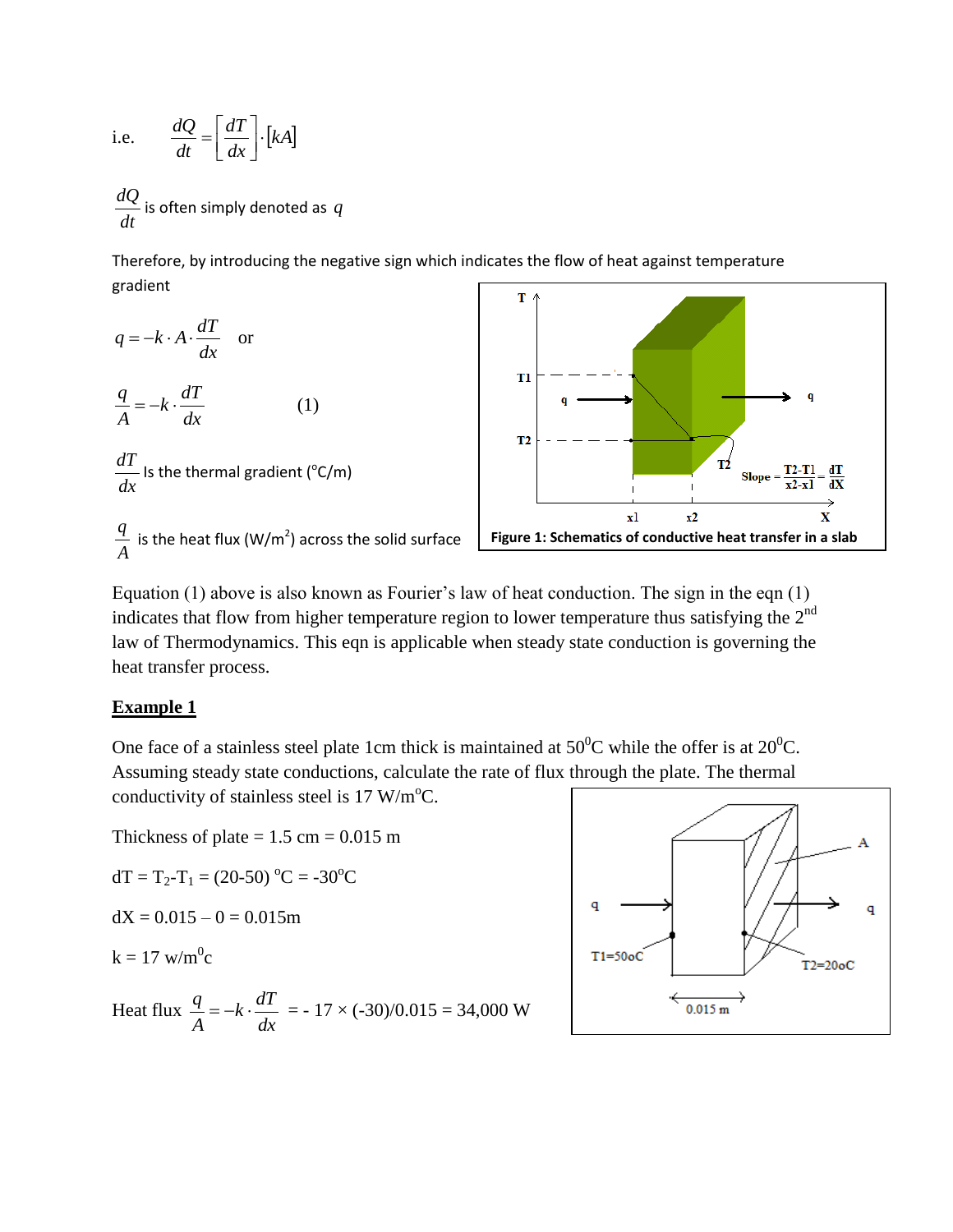#### **Example 2**

An experiment was conducted to measure thermal conductivity of a formulated food by using a large plane plate of the food material (5mm thick). Under steady state conduction, a temperature difference of  $35^0C$  was maintained between the two surfaces of the plate. A heat transfer rate per unit area of 4700  $W/m<sup>2</sup>$  was measured near the centre of either surface. Calculate the thermal conductivity of the product and list two assumptions used in obtaining the result.

Thickness =  $5 \text{ mm} = 0.005 \text{ m}$  $dT = 35^{\circ}C$  $dx = (0 - 0.005)$  m =  $- 0.005$ m 2 4700 *W* / *m dx*  $k \cdot \frac{dT}{dt}$ *A*  $\frac{q}{q} = -k \cdot \frac{dT}{q} =$  $=-\frac{q}{4}\cdot\frac{u_{1}}{4}$  = 4700 × 0.005/35 = 0.67 W/m  $\cdot$  K *dx dT A*  $k = -\frac{q}{l} \cdot \frac{dT}{l} = 4700 \times 0.005 / 35 = 0.67$  W/m·K

Assumptions are that:

- Heat transfer is only through conduction
- The food composition or structure is maintained throughout the experiment (i.e. food is not decomposed by heating).

#### **Conductive heat transfer in a Rectangular slab or plate**

In practice, many food materials undergoing heat transfer have geometry that can be approximated as slabs or plate. By applying Fourier's law, it is possible to determine the temperature at any location inside a rectangular slab (Figure 1) under steady state condition.

Given that 
$$
q_x = -k \cdot A \cdot \frac{dT}{dx}
$$

The boundary conditions are:

$$
T = T_1 \quad \textcircled{e} \qquad x = x_1
$$
\n
$$
T = T_2 \quad \textcircled{e} \qquad x = x_2
$$

Separating the variables,

$$
\frac{q_x}{A}dx = -k dT
$$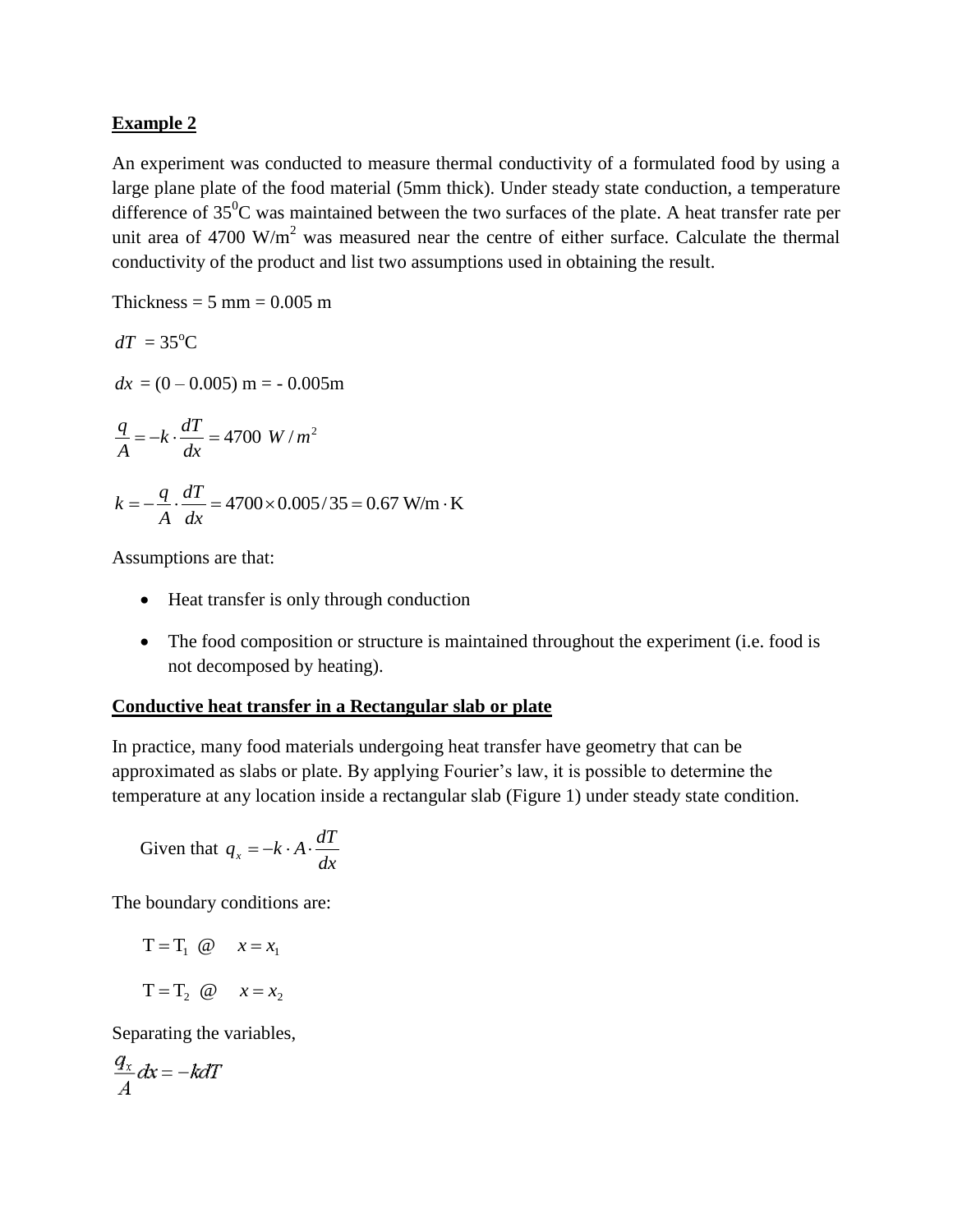Integrating from  $x_1$  to x (some interior location within the slab)

$$
\int_{x_1}^{x} \frac{q_x}{A} dx = -\int_{T_1}^{T} k dT
$$

$$
\frac{q_x}{A} (x - x_1) = -k(T - T_1)
$$

$$
T = T_1 - \frac{q_x}{kA} (x - x_1)
$$

$$
q_x = -kA \frac{(T - T_1)}{(x - x_1)}
$$

Thus, temperature  $(T)$  at any location  $x$  in the slab can be determined using:

$$
T = T_1 - \frac{q_x(x - x_1)}{k \cdot A} \tag{2}
$$

# **Example 3**

Consider the metal plate in Example 1. Calculate the temperature at

### **i. T at 1.2 cm from 20<sup>o</sup>C surface**

$$
T = T_1 - \frac{q_x dx}{k \cdot A}
$$

From T<sub>1</sub>,  $dx = (0.015 - 0.012) = 0.003$ m

Therefore,

T=  $50 - 34,000 (0.003)/17 = 49.4$ <sup>o</sup>C

#### **ii. T at 1.0 cm from 50<sup>o</sup>C**

$$
T = T_1 - \frac{q_x dx}{k \cdot A}
$$

From  $T_1$ ,  $dx = 0.01$  m

Therefore,

 $T_1 = 50 - 34,000 (0.01)/17 = 30$ <sup>o</sup>C